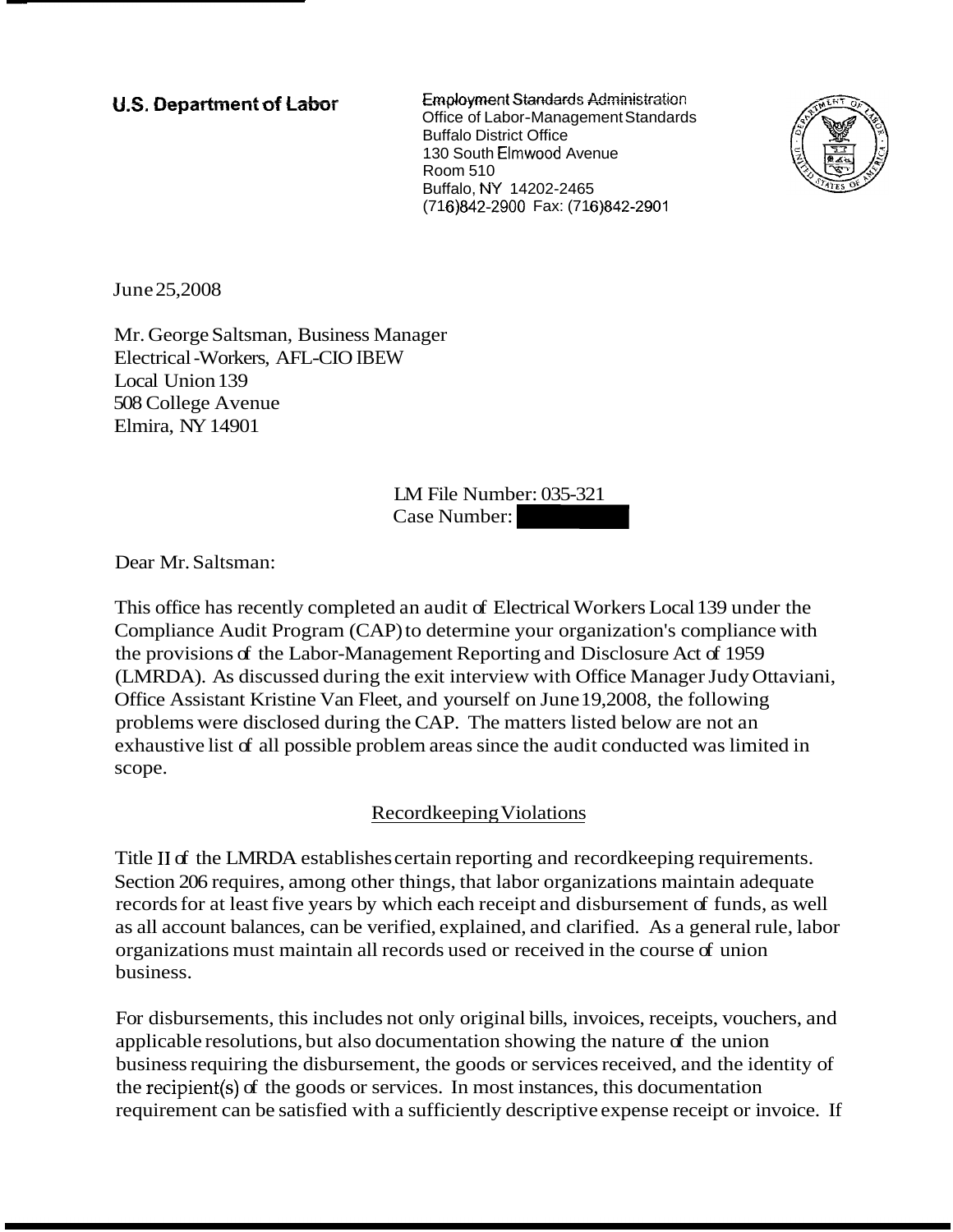an expense receipt is not sufficiently descriptive, a union officer or employee should write a note on it providing the additional information. For money it receives, the labor organization must keep at least one record showing the date, amount, purpose, and source of that money. The labor organization must also retain bank records for all accounts.

The audit of IBEW Local 139's records for fiscal year 2007 revealed the following recordkeeping violations:

### 1. Meal Expenses

Local 139 did not require officers and employees to submit itemized receipts for meal expenses totaling at least \$1,520. The union must maintain itemized receipts provided by restaurants to officers and employees. These itemized receipts are necessary to determine if such disbursements are for union business purposes and to sufficiently fulfill the recordkeeping requirement of LMRDA Section 206.

Furthermore, Local 139's records of meal expenses were not supported with any documentation, except the credit card statement, totaling at least \$141. For example, the union failed to retain a receipt from Tioga Downs for \$32.37 and from Horigan's Tavern for \$86.44. Union records of meal expenses must include not only the itemized receipt but also written explanations of the union business conducted and the full names and titles of all persons who incurred the restaurant charges.

2. General Reimbursed and Credit Card Expenses

Local 139 did not retain adequate documentation for reimbursed expenses and credit card expenses incurred by Business Manager George Saltsman and Assistant Business Manager Ernest Hartrnan totaling at least \$852. For example, the union did maintain receipts for lodging at both the Hyatt Hotel in Atlantic City for \$558.85 and the Otesaga Hotel for \$270.

As previously noted above, labor organizations must retain original receipts, bills, and vouchers for all disbursements. The president and treasurer (or corresponding principal officers) of your union, who are required to sign your union's LM report, are responsible for properly maintaining union records.

Based on your assurance that the union will retain adequate documentation in the future, OLMS will take no further enforcement action at this time regarding the above violations.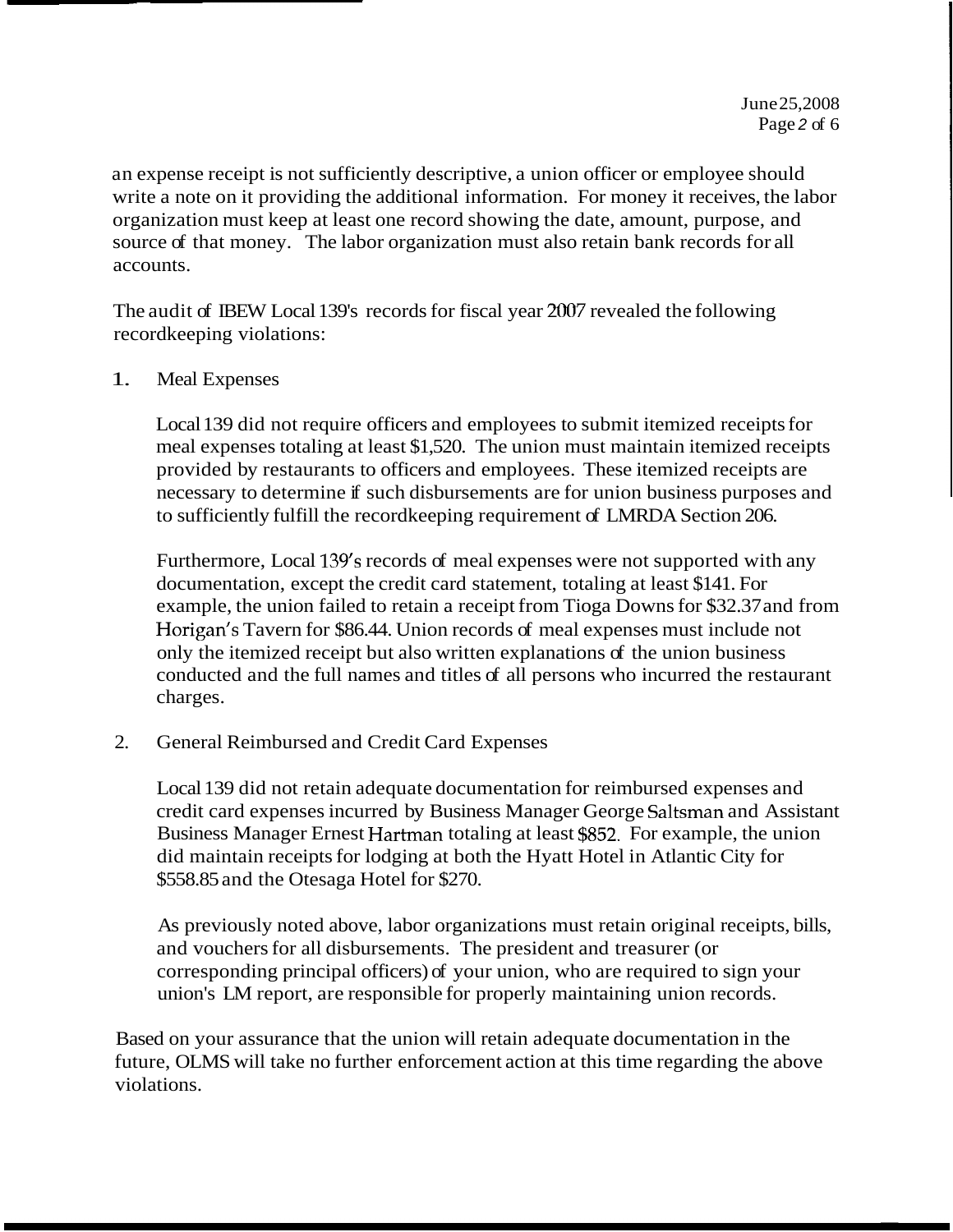# Reporting Violations

The audit disclosed a violation of LMRDA Section 201(b), which requires labor organizations to file annual financial reports accurately disclosing their financial condition and operations. The Labor Organization Annual Report (Form LM-2) filed by IBEW Local 139 for fiscal year ending December 31,2007 was deficient in the following areas:

I. Failure to Report Receipts and Disbursements

The union received monies from employers for the welfare, pension, annuity, and education funds of Local 139. These monies are later transferred to those funds' accounts. Local 139 did not report on the LM-2 the total receipts received on behalf of affiliates for transmittal to them in Item 46 on Statement B, Receipts and Disbursements. In addition, the local did not report the total disbursements to affiliates of funds collected on their behalf in Item 63 on Statement B. The amount not reported in each totaled at least \$4,500,000. The LM-2 report should show all cash received and all cash disbursed.

2. All Officers and Disbursements to Officers

All officers of Local 139 were not listed on the LM-2 report. All officers need to be listed on the report in Schedule 11 (All Officers and Disbursements to Officers). Whether they receive funds from the union. The union failed to report three newly elected executive board members.

## 3. Automobile Expenses

Local 139 did not include in the amounts reported in Schedule 11 (All Officers and Disbursements to Officers) and Schedule 12 (Disbursements to Employees) disbursements for the operation and maintenance of union automobiles totaling at least \$5,245. This amount for gasoline purchases at Exxon Mobil and Sunoco, as well as additional maintenance costs of the union autos, was erroneously reported on the Detailed Summary Page for Schedule 18 (General Overhead).

The LM-2 instructions provide two methods for reporting automobile-related expenses. The union must report in Schedules 11 and 12 direct and indirect disbursements for the operation and maintenance of union owned and leased vehicles and the operation and maintenance of vehicles owned by union personnel (including gasoline, repairs, and insurance). The union may divide the expenses and report them in Columns F and G based on miles driven for union business (supported by mileage logs) compared with miles driven for personal use.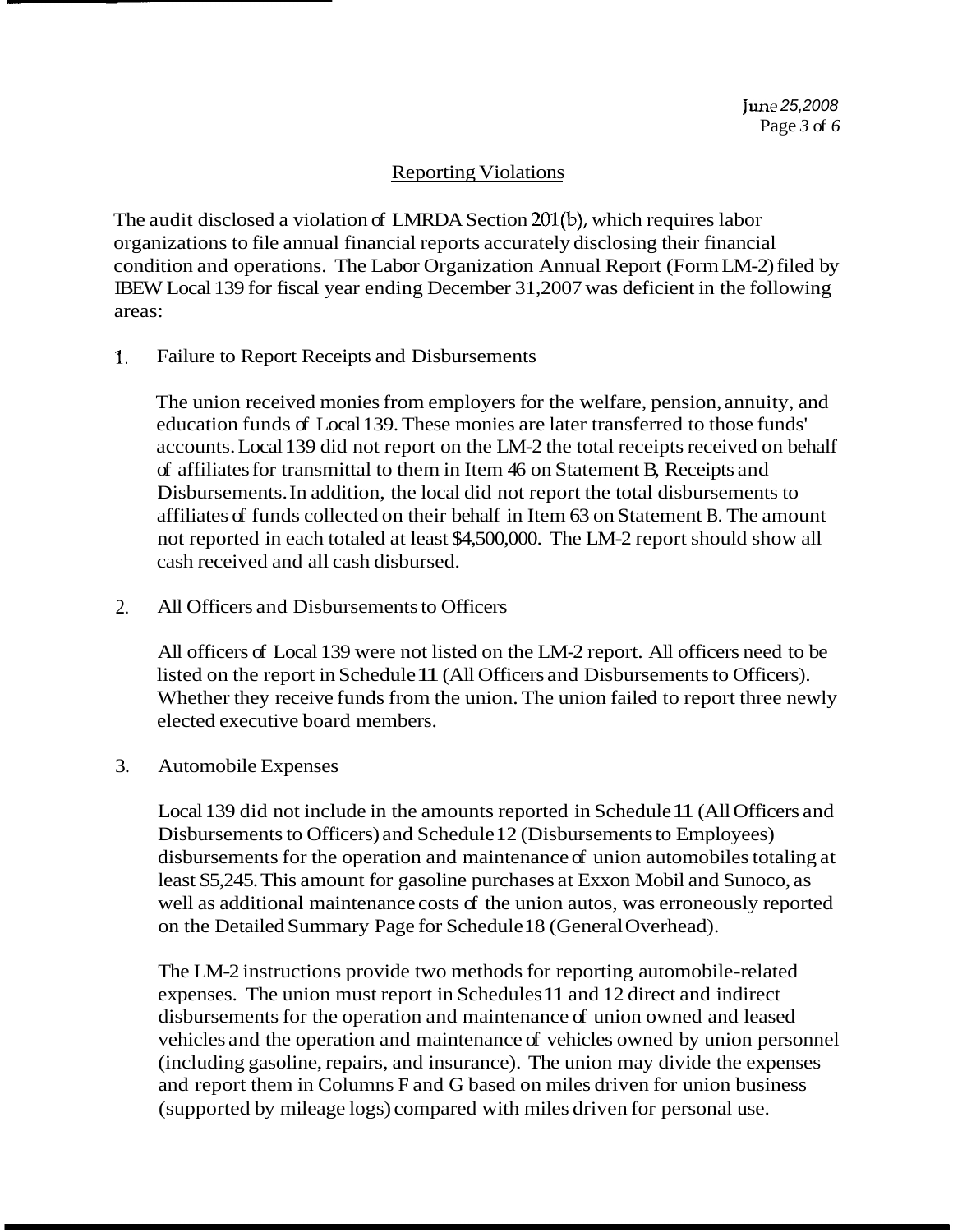Alternatively, rather than allocating the expenses between Columns F and G, if 50 percent or more of an officer's or an employee's use of a vehicle was for official business, the union may report all of the expenses relative to the vehicle assigned to the officer or employee in Column F of Schedule 11 or 12 with an explanation in Item 69 (Additional Information) that the officer or employee used the vehicle part of the time for personal business. Similarly, if a vehicle assigned to an officer or employee was used less than 50 percent of the time for business, all of the expenses relative to that vehicle may be reported in Column G with an explanation in Item 69 that the officer or employee used the vehicle partly for official business.

### 4. Failure to Itemize Disbursements

Local 139 did not properly report a "major" transaction(s) in Schedule 18, General Overhead. A "major" transaction includes any individual transaction of \$5,000 or more or total transactions to or from any single entity or individual that aggregate to \$5,000 or more during the reporting period and which the local cannot properly report elsewhere in Statement B. The audit found that on May 20,2007 a check was issued to the U.S. Postmaster for \$6,000. This amount was not itemized on Schedule 18 but rather included in the non-itemized transactions for the U.S. Postmaster.

## 5. Failure to File Bylaws

The audit disclosed a violation of LNIRDA Section 201(a), which requires that a union submit a copy of its revised constitution and bylaws with its LM report when it makes changes to its constitution or bylaws. Local 139 amended its constitution and bylaws in 2007, but did not file a copy with its LM report for that year. Local 139 has now filed a copy of its constitution and bylaws.

Local 139 must file an amended Form LM-2 for fiscal year ending December 31,2007, to correct the deficient items discussed above. I explained to you the filing procedures and the availability of filing software on the OLMS website (www.olms.dol.gov). The amended Form LM-2 must be electronically filed as soon as possible, but not later than July 15,2008. Before filing, review the report thoroughly to be sure it is complete and accurate, and properly signed with electronic signatures.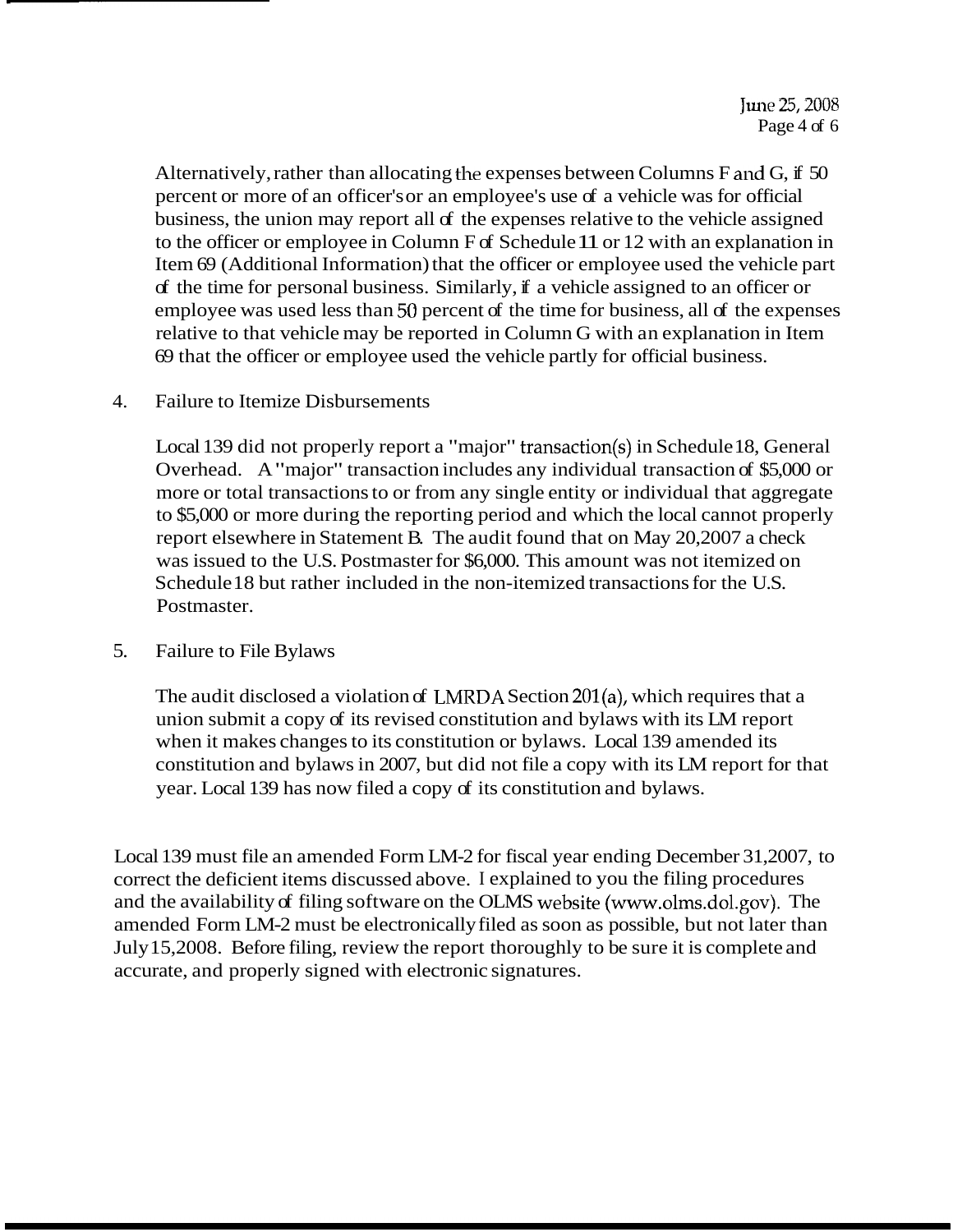# Other Violation

The audit disclosed the following other violation:

Inadequate Bonding

The audit revealed a violation of LMRDA Section 502 (Bonding), which requires that union officers and employees be bonded for no less than 10 percent of the total funds those individuals or their predecessors handled during the preceding fiscal year.

Local 139's officers and employees are currently bonded for \$200,000, but they must be bonded for at least \$500,000. The union currently handles funds for transmittal to affiliates on their behalf. This amount needs to be included in the funds handled for computing the bond. Local 139 should obtain adequate bonding coverage for its officers and employees immediately. Please provide proof of bonding coverage to this office as soon as possible, but not later than July 15,2008.

## Other Issues

## 1. Use of Signature Stamp/ Signing Blank Checks

During the audit, you advised that it is Local 139 's practice for Treasurer Robert Holden to sign union checks using a signature stamp. In addition, it was revealed that the signatory officers, Robert Holden and President David Patton, sign blank checks. A two signature requirement is an effective internal control of union funds. Its purpose is to attest to the authenticity of a completed document already signed. However, the use of a signature stamp for the second signer or signing blank checks does not attest to the authenticity of the completed check, and negates the purpose of the two signature requirement. OLMS recommends that Local 139 review these procedures to improve internal control of union funds.

2. Inventory of Fixed Assets

As discussed with you during course of the compliance audit and during the exit interview, it is recommended that the union maintain an inventory list of its assets. An inventory list will help you identify, account for, and determine the total value of your union's fixed assets. You agreed to compile such a list and a copy has been provided to OLMS.